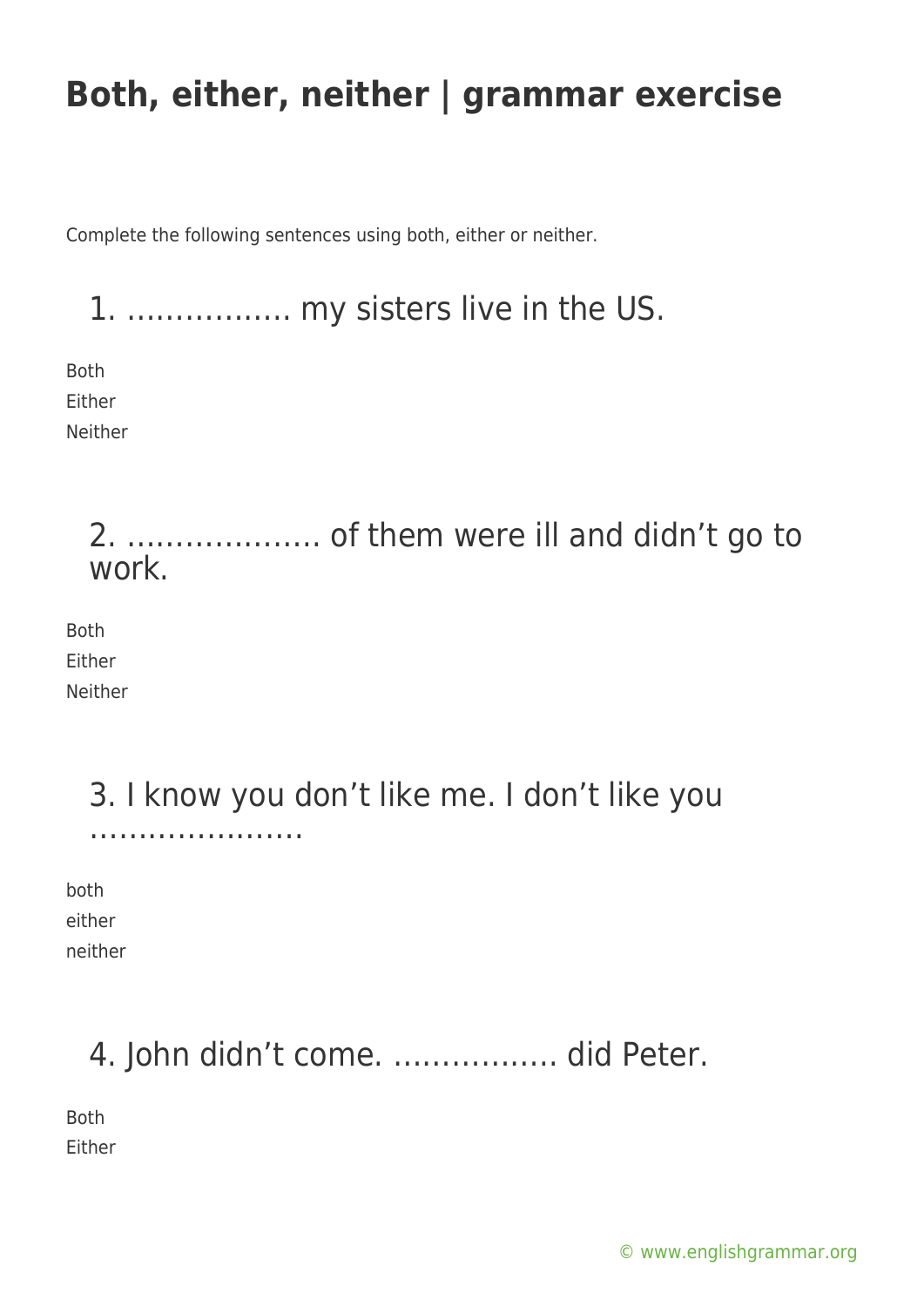Neither

## 5. I don't like ………………… of these colors.

either neither both

> 6. I can't decide between these two dresses. I like them …………………

both either neither

7. ……………… cheese or butter will do.

Either Neither Both

### 8. We can ……………….. swim.

both either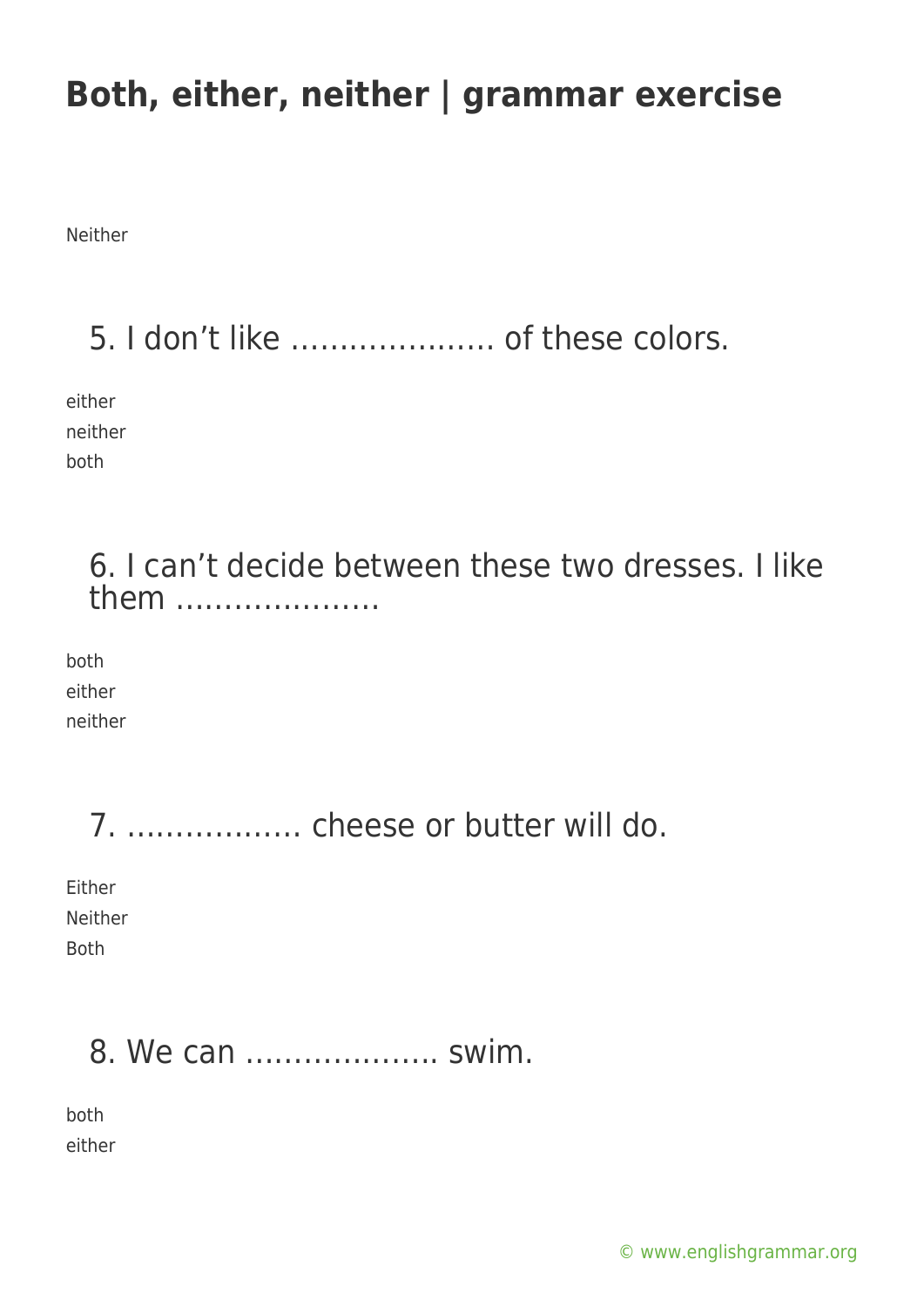neither

9. ………………. of them is here.

Both Either Neither

### 10. I don't like ……………….. of them.

either neither both

#### Answers

- 1. Both my sisters live in the US.
- 2. Both of them were ill and didn't go to work.
- 3. I know you don't like me. I don't like you either.
- 4. John didn't come. Neither did Peter.
- 5. I don't like either of these colors.